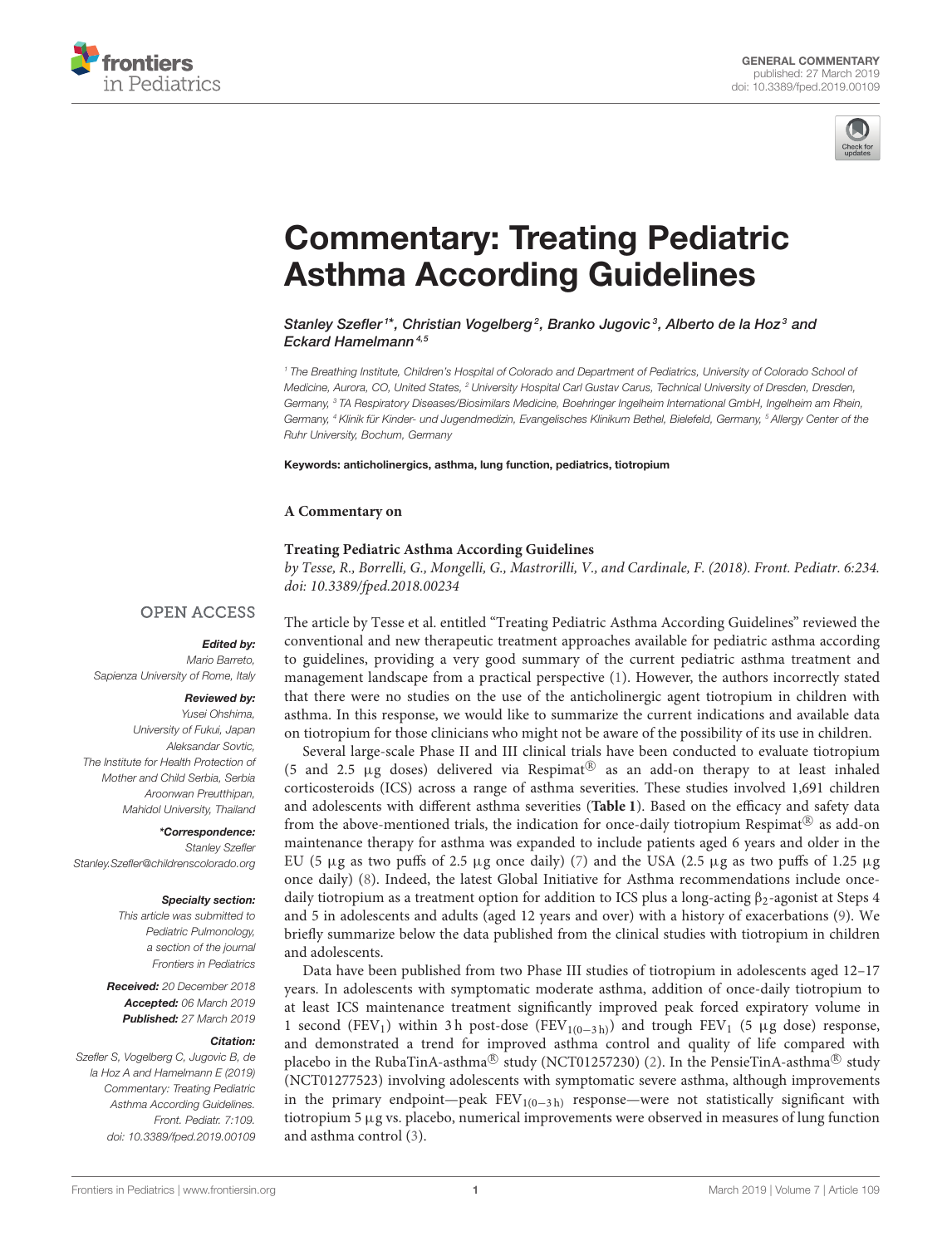<span id="page-1-0"></span>

| <b>Trial name</b><br>(NCT number)                        | Persistent<br>asthma<br>severity    | <b>Baseline therapy</b>                                                                                                                                                                                                                                                                                                                                                                          | Phase        | <b>Treatment</b><br>duration,<br>weeks | Treatment group, n <sup>a</sup>                             |
|----------------------------------------------------------|-------------------------------------|--------------------------------------------------------------------------------------------------------------------------------------------------------------------------------------------------------------------------------------------------------------------------------------------------------------------------------------------------------------------------------------------------|--------------|----------------------------------------|-------------------------------------------------------------|
| <b>ADOLESCENTS (12-17 YEARS)</b>                         |                                     |                                                                                                                                                                                                                                                                                                                                                                                                  |              |                                        |                                                             |
| RubaTinA-<br>asthma <sup>®</sup><br>(NCT01257230)(2)     | Symptomatic<br>moderate             | For 12-14 years:<br>ICS (200-800 $\mu$ g BUD-eg) <sup>b</sup><br>For 15-17 years: medium-dose ICS<br>$(400 - 800 \mu q \text{ BUD-eq})^b$                                                                                                                                                                                                                                                        | $\mathbb{H}$ | 48                                     | Tio $5 \mu g$ , 134<br>Tio 2.5 μg, 125<br>Placebo, 138      |
| PensieTinA-<br>asthma <sup>®</sup><br>(NCT01277523)(3)   | Symptomatic<br>severe               | For 12-14 years:<br>high-dose ICS $(>400 \mu$ g BUD-eg)<br>$+ \geq 1$ additional controllers <sup>C</sup><br>Medium-dose ICS (200-400 µg BUD-eq)<br>$+$ >2 additional controllers <sup>d</sup><br>For 15-17 years:<br>high-dose ICS (800-1600 $\mu$ g BUD-eg)<br>$+$ >1 additional controllers <sup>c</sup><br>Medium-dose ICS (400-800 µg BUD-eq)<br>$+$ >2 additional controllers <sup>d</sup> | $\mathbb{H}$ | 12                                     | Tio $5 \mu g$ , 130<br>Tio 2.5 μg, 127<br>Placebo, 135      |
| <b>CHILDREN (6-11 YEARS)</b>                             |                                     |                                                                                                                                                                                                                                                                                                                                                                                                  |              |                                        |                                                             |
| CanoTinA-<br>asthma <sup>®</sup><br>(NCT01634139)<br>(4) | Symptomatic<br>moderate             | Medium-dose ICS (200-400 µg BUD-eg) <sup>b</sup>                                                                                                                                                                                                                                                                                                                                                 | $\mathbb{H}$ | 48                                     | Tio $5 \mu g$ , 135<br>Tio $2.5 \mu$ g, 135<br>Placebo, 131 |
| VivaTinA-asthma <sup>®</sup><br>(NCT01634152)<br>(5)     | Symptomatic<br>severe               | Medium-dose ICS (200-400 µg BUD-eq)<br>$+ \geq 2$ additional controllers <sup>d</sup> /high-dose ICS<br>$(>400 \,\mu\text{g } BUD\text{-eq}) + > 1$ additional controllers <sup>C</sup>                                                                                                                                                                                                          | $\mathbb{H}$ | 12                                     | Tio $5 \mu g$ , 130<br>Tio $2.5 \mu$ g, 136<br>Placebo, 134 |
| <b>PRESCHOOL CHILDREN (1-5 YEARS)</b>                    |                                     |                                                                                                                                                                                                                                                                                                                                                                                                  |              |                                        |                                                             |
| NinoTinA-<br>asthma <sup>®</sup><br>(NCT01634113)<br>(6) | Persistent<br>asthmatic<br>symptoms | Stable ICS doseb,e                                                                                                                                                                                                                                                                                                                                                                               | /            | 12                                     | Tio $5 \mu$ g, 31<br>Tio $2.5 \mu$ g, 36<br>Placebo, 34     |

Treated set.

<sup>a</sup>Delivered as two puffs once daily via the Respimat®. <sup>b</sup>LTRA permitted. <sup>c</sup>LABA and/or LTRA. <sup>d</sup>LABA and/or LTRA and/or sustained-release theophylline. <sup>e</sup>LABA permitted.

BUD, budesonide; eq, equivalent; ICS, inhaled corticosteroids; LABA, long-acting β2-agonist; LTRA, leukotriene receptor antagonist; NCT, National Clinical Trial; Tio, tiotropium.

Two Phase III studies on the efficacy and safety of tiotropium in children aged 6–11 years have also been published. In the CanoTinA-asthma<sup>®</sup> study (NCT01634139), once-daily tiotropium add-on treatment (both 5 and 2.5 µg doses) significantly increased FEV<sub>1(0-3h)</sub> and trough FEV<sub>1</sub> after 24 weeks compared with placebo in children with symptomatic moderate asthma. Both doses of tiotropium also improved asthma control at Weeks 24 and 48 vs. placebo, which were statistically significant with the 5 µg dose at Week 24 [\(4\)](#page-2-6). In children with symptomatic severe asthma, once-daily 5  $\mu$ g tiotropium improved lung function outcomes compared with placebo when added to maintenance treatment with ICS plus one or more controller medications in the VivaTinA-asthma $^\circledR$  study (NCT01634152) [\(5\)](#page-2-7).

Finally, in the Phase II/III NinoTinA-asthma<sup>®</sup> study (NCT01634113), the safety and tolerability of tiotropium was investigated in children aged 1–5 years with persistent asthmatic symptoms despite treatment with at least ICS. Tolerability of tiotropium (both 5 and 2.5 µg doses) was similar to that of placebo, and a post-hoc analysis showed both doses of tiotropium reduced adverse events related to asthma worsening compared with placebo [\(6\)](#page-2-8). However, tiotropium is not currently

approved for the treatment of asthma in children below 6 years old.

Tiotropium was well-tolerated across all five trials, with the proportion of patients reporting adverse events and serious adverse events being similar to placebo.

The use of tiotropium in adolescents and children has been discussed in a number of editorial and review articles. For example, in an article by Grigg, he concludes that tiotropium's position in the pediatric management pathway remains unclear, citing heterogeneous data from the adolescent studies RubaTinA-asthma and PensieTinA-asthma [\(10\)](#page-2-9). Other articles present a different opinion, citing the pooled data from all the published trials in pediatric patients that provide evidence and support for the efficacy of tiotropium in adolescents and children [\(11](#page-2-10)[–14\)](#page-2-11). However, we agree there is a need for more studies in children and adolescents to compare step-up treatment options and provide an evidencebased stepwise approach for the management of asthma in children [\(15\)](#page-2-12).

In conclusion, there is a comprehensive published clinical trial program with tiotropium in children and adolescents with different severities of asthma that has led to approval